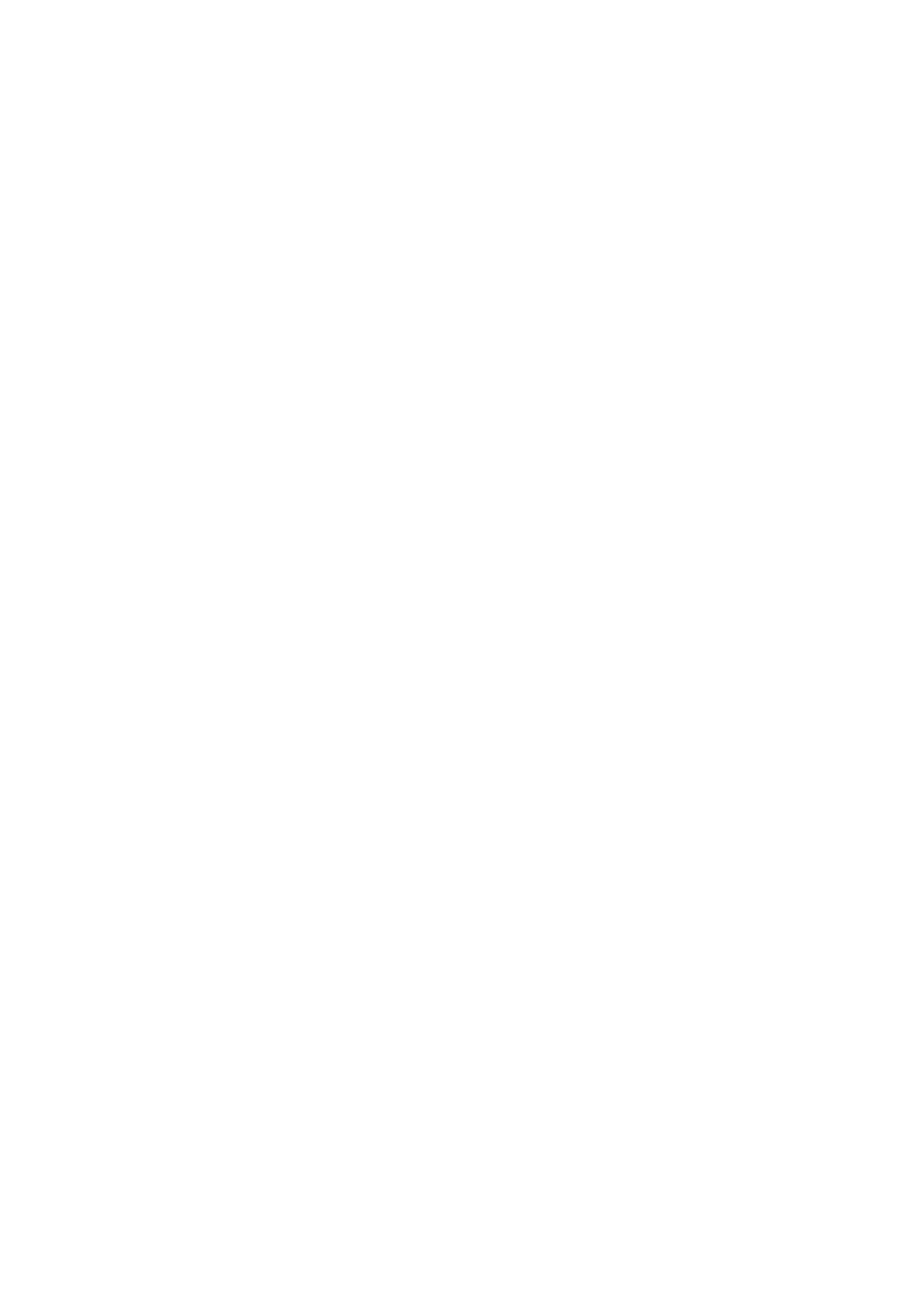First print



New South Wales

## **Casino Control Amendment (Supervisory Levy) Bill 2013**

## **Contents**

|                                                       | Page |
|-------------------------------------------------------|------|
| Name of Act                                           |      |
| 2 Commencement                                        |      |
| Schedule 1 Amendment of Casino Control Act 1992 No 15 |      |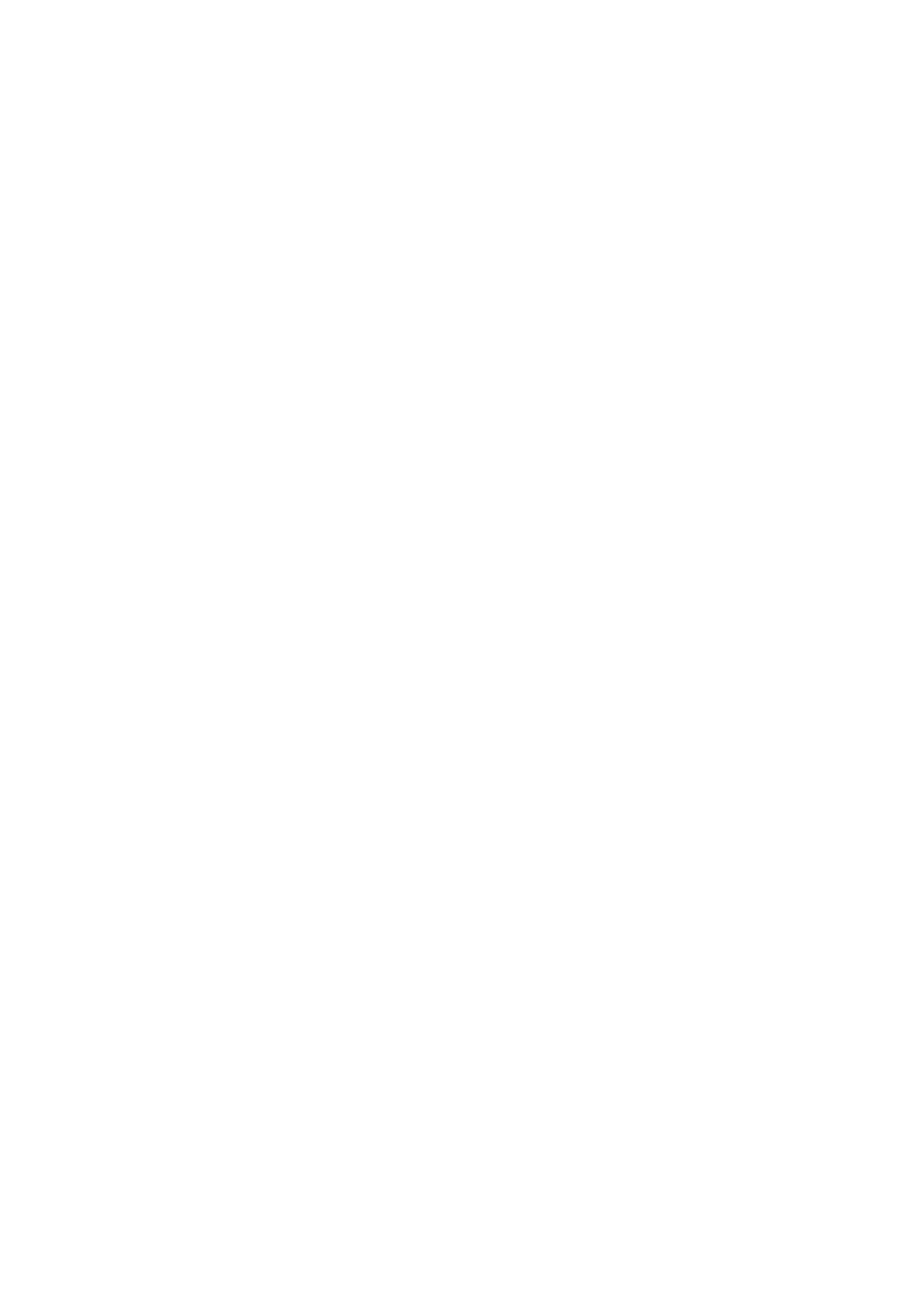

New South Wales

## **Casino Control Amendment (Supervisory Levy) Bill 2013**

No , 2013

#### **A Bill for**

An Act to amend the *Casino Control Act 1992* to make provision for the payment of a casino supervisory levy in respect of each casino licence.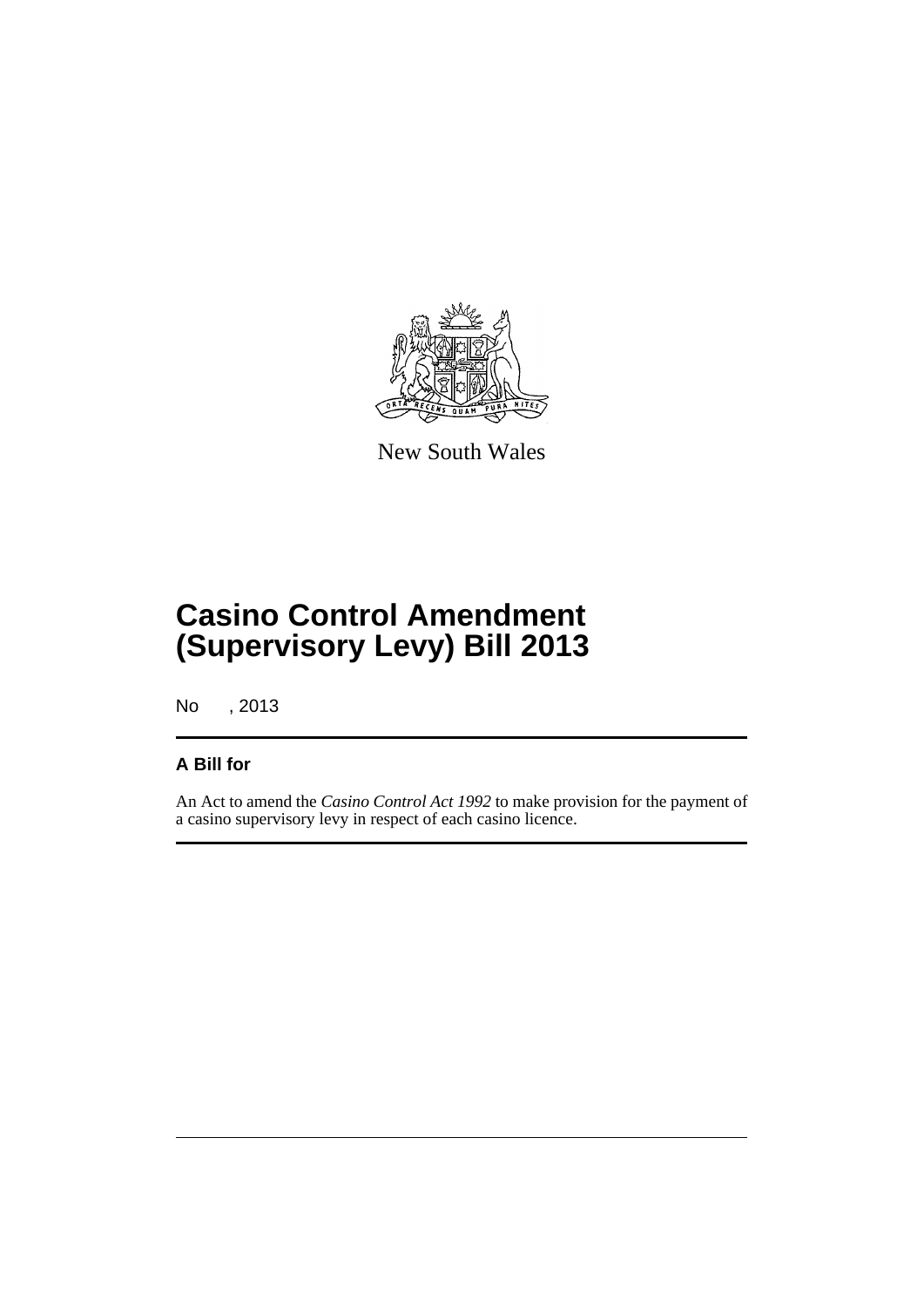<span id="page-5-1"></span><span id="page-5-0"></span>

| The Legislature of New South Wales enacts:                                                  | 1             |
|---------------------------------------------------------------------------------------------|---------------|
| Name of Act                                                                                 | $\mathcal{P}$ |
| This Act is the <i>Casino Control Amendment</i> ( <i>Supervisory Levy</i> )<br>Act $2013$ . | 3<br>4        |
| <b>Commencement</b>                                                                         | 5             |
| This Act commences on the date of assent to this Act.                                       |               |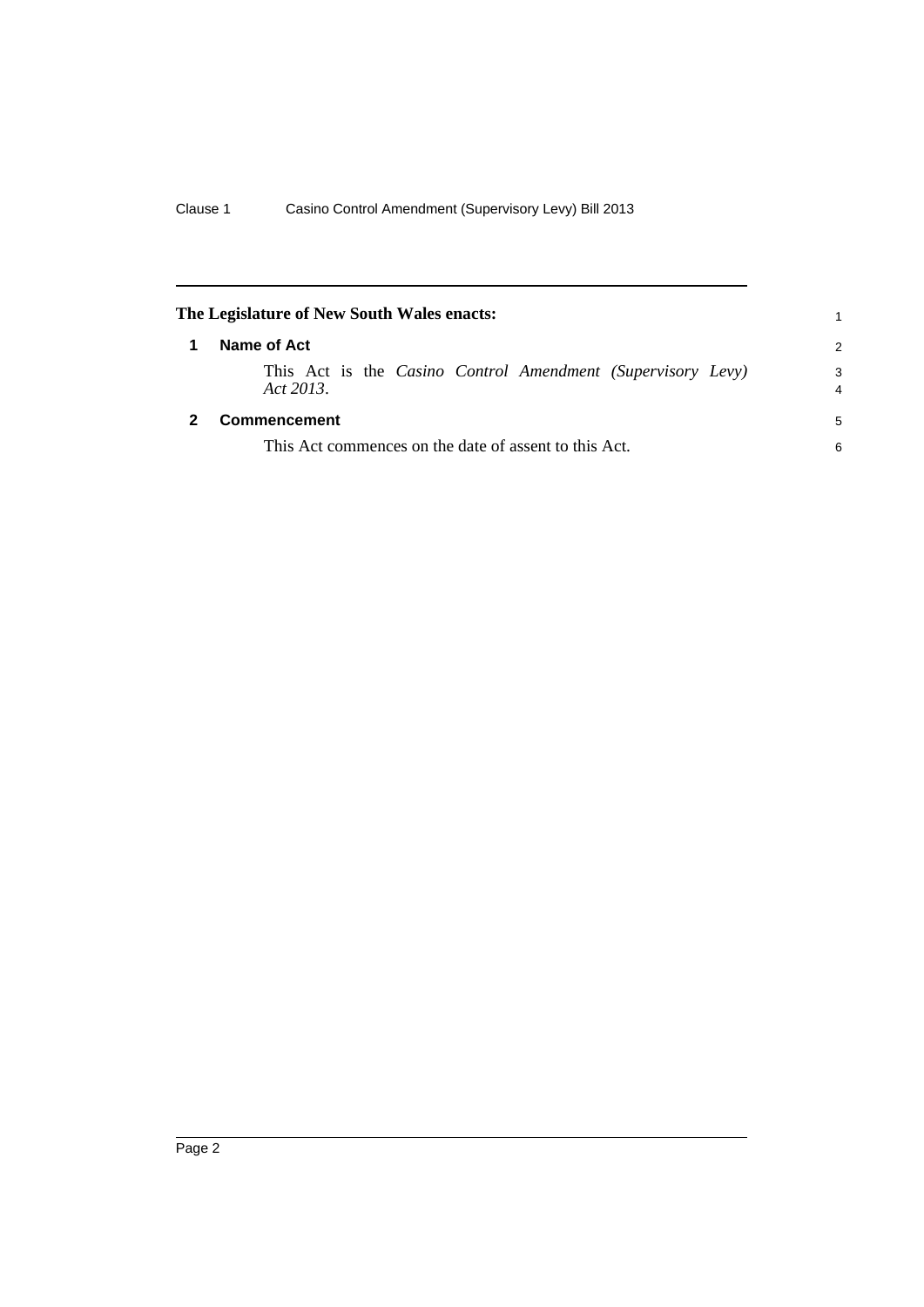Casino Control Amendment (Supervisory Levy) Bill 2013

Amendment of Casino Control Act 1992 No 15 Schedule 1

<span id="page-6-0"></span>

| <b>Schedule 1</b>                      |                                   |                     | <b>Amendment of Casino Control Act 1992</b><br><b>No 15</b>                                                              | $\mathbf{1}$<br>$\overline{2}$ |  |
|----------------------------------------|-----------------------------------|---------------------|--------------------------------------------------------------------------------------------------------------------------|--------------------------------|--|
| [1]                                    | Part 8, heading                   |                     |                                                                                                                          |                                |  |
|                                        | Omit the heading. Insert instead: |                     |                                                                                                                          |                                |  |
|                                        | Part 8                            |                     | <b>Casino duty and levies</b>                                                                                            | 5                              |  |
| $[2]$                                  |                                   | <b>Section 115A</b> |                                                                                                                          | 6                              |  |
|                                        | Insert after section 115:         |                     |                                                                                                                          |                                |  |
| 115A<br><b>Casino supervisory levy</b> |                                   |                     |                                                                                                                          | 8                              |  |
|                                        |                                   | (1)                 | A casino supervisory levy is to be paid to the Authority in respect<br>of each casino licence.                           | 9<br>10                        |  |
|                                        |                                   | (2)                 | The amount of the levy is to be fixed by the regulations.                                                                | 11                             |  |
|                                        |                                   | (3)                 | The levy is due and payable at the times and in the manner<br>required by the regulations.                               | 12<br>13                       |  |
|                                        |                                   | (4)                 | The levy paid to the Authority is to be paid into the Consolidated<br>Fund.                                              | 14<br>15                       |  |
| $[3]$                                  |                                   |                     | Section 117 Examples of ways in which duty or levy can be fixed                                                          | 16                             |  |
|                                        |                                   |                     | Omit "an agreement or determination under this Part can fix the casino duty or<br>responsible gambling levy to be paid". | 17<br>18                       |  |
|                                        |                                   |                     | Insert instead "a duty or levy under this Part can be fixed".                                                            | 19                             |  |
| [4]                                    |                                   |                     | Section 119 Interest on overdue amounts                                                                                  | 20                             |  |
|                                        |                                   |                     | Insert ", casino supervisory levy" after "duty" wherever occurring in<br>section $119(1)$ and $(4)$ .                    | 21<br>22                       |  |